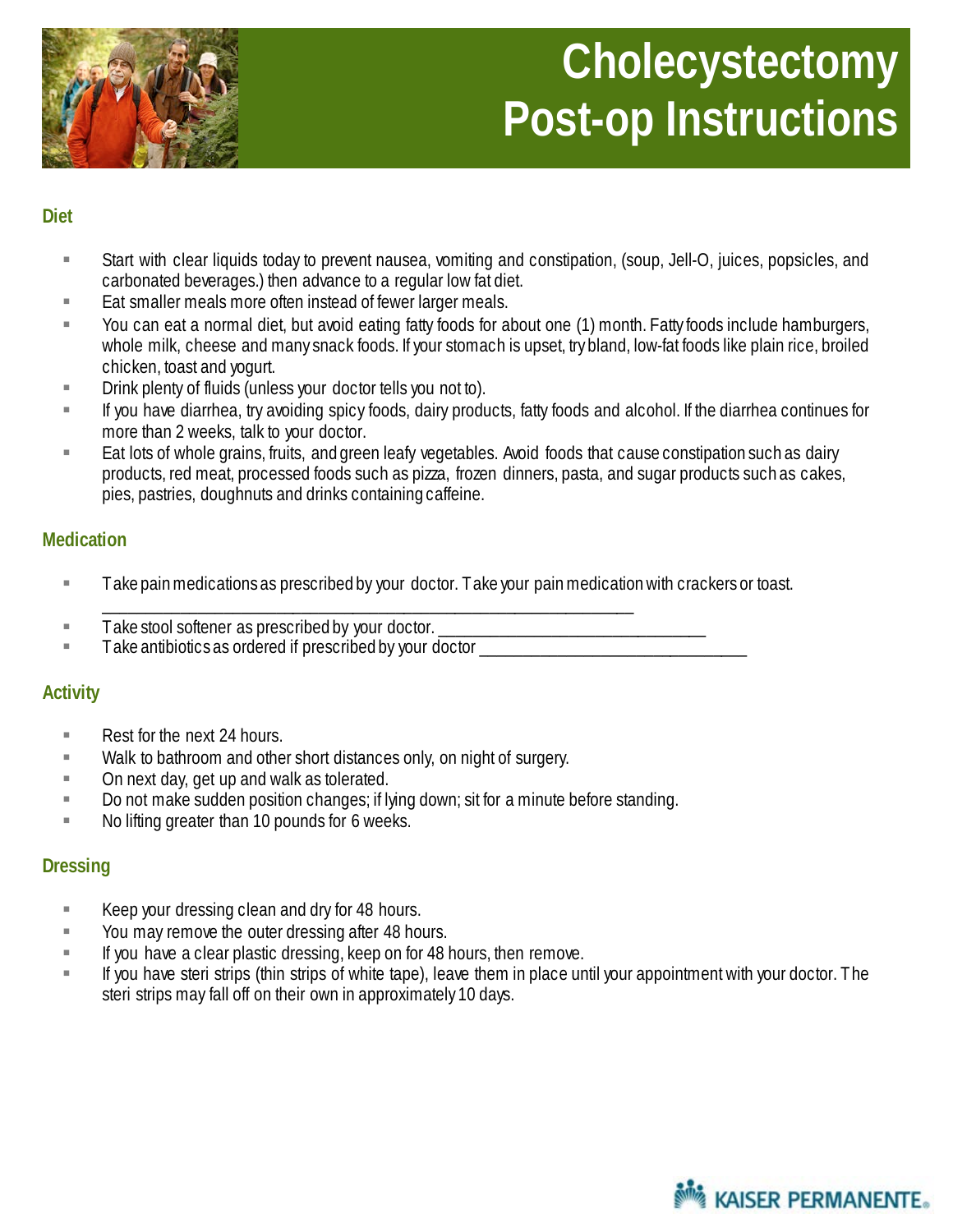

# **Cholecystectomy Post-op Instructions**

## **Bathing**

- You may shower after 48 hours when dressings are removed.
- No bathing, immersion or swimming for at least four (4) weeks.

### **What to Expect**

- **Nou may feel sleepy, rest for the first 24 hours.**
- You may have some nausea or vomiting the day of surgery, but this should not persist beyond the day AFTER surgery.
- You may have a sore throat, if you received general anesthesia
- It may take a few days before you have a bowel movement. Bowel irregularity is expected with pain medication. Take stool softener as ordered for constipation. You may also experience diarrhea, especially if eating foods high in fat. This should gradually resolve, allowing your diet to return to normal.

## **Sterile Suction Drain (JP Drain)**

 If your gallbladder was infected, your surgeon will insert a tube in the incision to drain fluid out of the surgical site. The tube will have a bulb-like devise at the end of the tube to collect the fluid. When you return for a postoperative visit your surgeon will remove the drain.

### **How to Empty the Sterile Suction Drain:**

- Before and after you empty the drain reservoir wash your hands well with soap and running water. Pay special attention to rubbing your fingers, fingernails and the backs of your hands. Hand washing is an important step to help prevent infection.
- **Empty your drain reservoir when you get up in the morning and before you go to bed at night.**
- Pour the contents of the reservoir into the measuring cup, record the amount of drainage. Bring this record to your next visit with your surgeon.
- Squeeze the sides of the reservoir to remove all air. Reinsert the cap. The drain works properly only when the sides are flattened and a light suction is created.
- **Pin the reservoirs to your clothing to prevent pulling on the tubing.**

### **Miscellaneous**

- No alcohol or driving for 24 hours after surgery or while taking pain medicine.
- Do not make any personal or business decisions for 24 hours.
- You should have a responsible adult with you for the rest of the day and night.

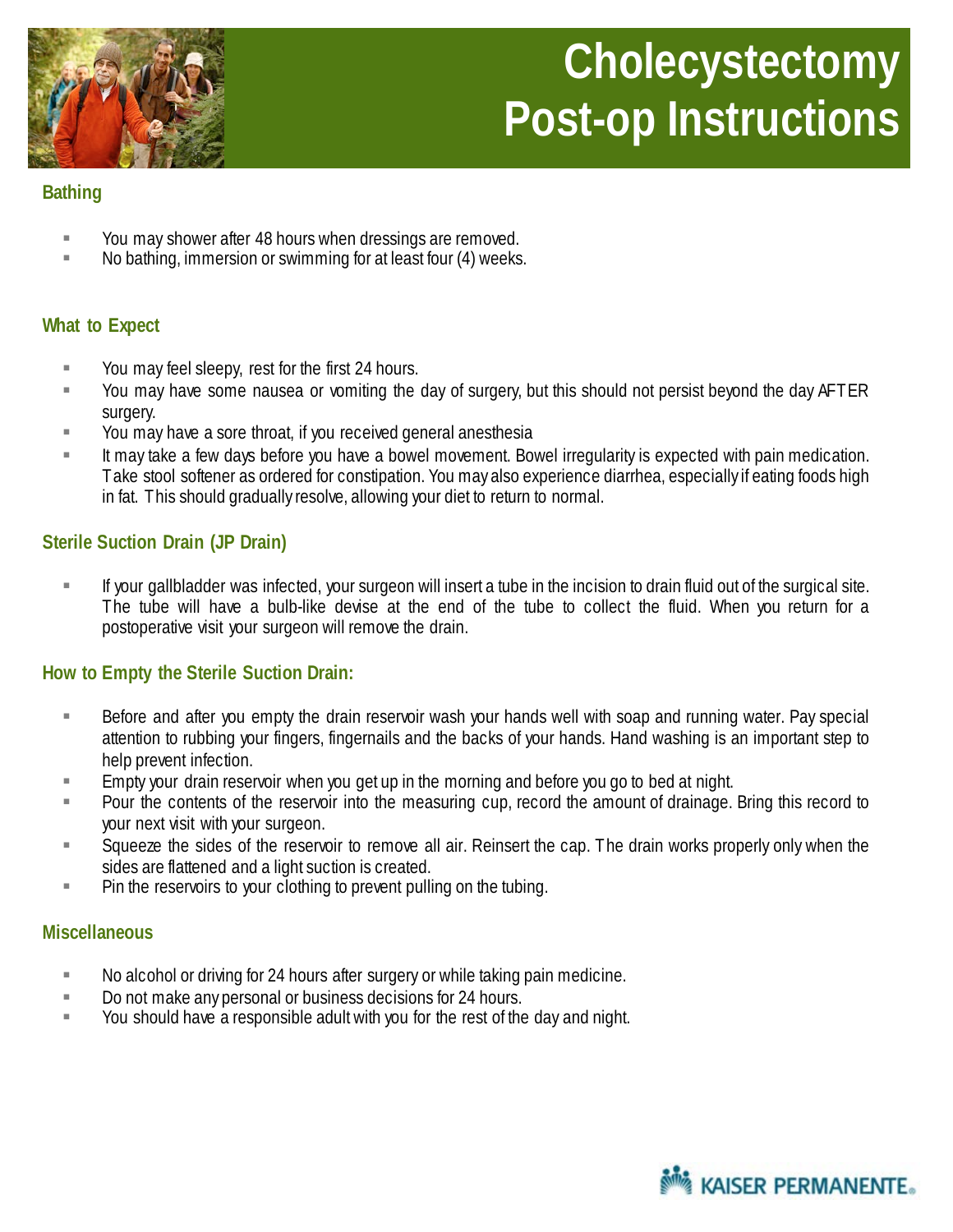# **Cholecystectomy Post-op Instructions**



## **Possible Problems**

Call your surgeon if:

- Unable to drink liquids in the morning because of nausea.
- **Unable to urinate eight hours after your surgery.**
- Your temperature is greater than 101.5 degrees F.
- You notice excessive bleeding or unexpected drainage from the wound site.
- **Vou notice extreme redness or warmth around your incision sites.**
- **Nou notice wound edges open or separate.**
- **The Studies** Your pain is not relieved by pain medication.

| Call your surgeon if you have any of<br>the following symptoms:                                        | <b>When it Might Occur</b>           | <b>Possible Cause</b>                                                  |
|--------------------------------------------------------------------------------------------------------|--------------------------------------|------------------------------------------------------------------------|
| Severe right upper abdominal pain                                                                      | Within 48 hours                      | Retained common bile duct stone, or<br>post-op pain from muscle injury |
| Right upper abdominal pain<br>increasing over time                                                     | Hours to days after the<br>procedure | Delayed bleeding or bile leak                                          |
| Right upper abdominal pain with or<br>after eating. Yellow discoloration of<br>skin or eyes (jaundice) | May occur weeks later                | Gallstones in common duct                                              |
| Temperature $> 101.5$ degrees F                                                                        | Within two weeks                     | Infection within the abdomen or in<br>one of the incisions             |

### **Telephone numbers to call with Problems or Questions**

#### **Surgery Clinic: Department 286**

Mon – Fri, 8:30 a.m. to 5 p.m. (408) 851-2000

#### **Medical Offices Call Center**

Mon – Fri, After Business Hours, Weekends and Holidays (408) 554-9800

**Emergency Department** Open 24 hours (408) 851-5300

**Anesthesia Service Line** Open 24 hours; your call will be returned within one business day. (408) 851-6020

**KAISER PERMANENTE.**